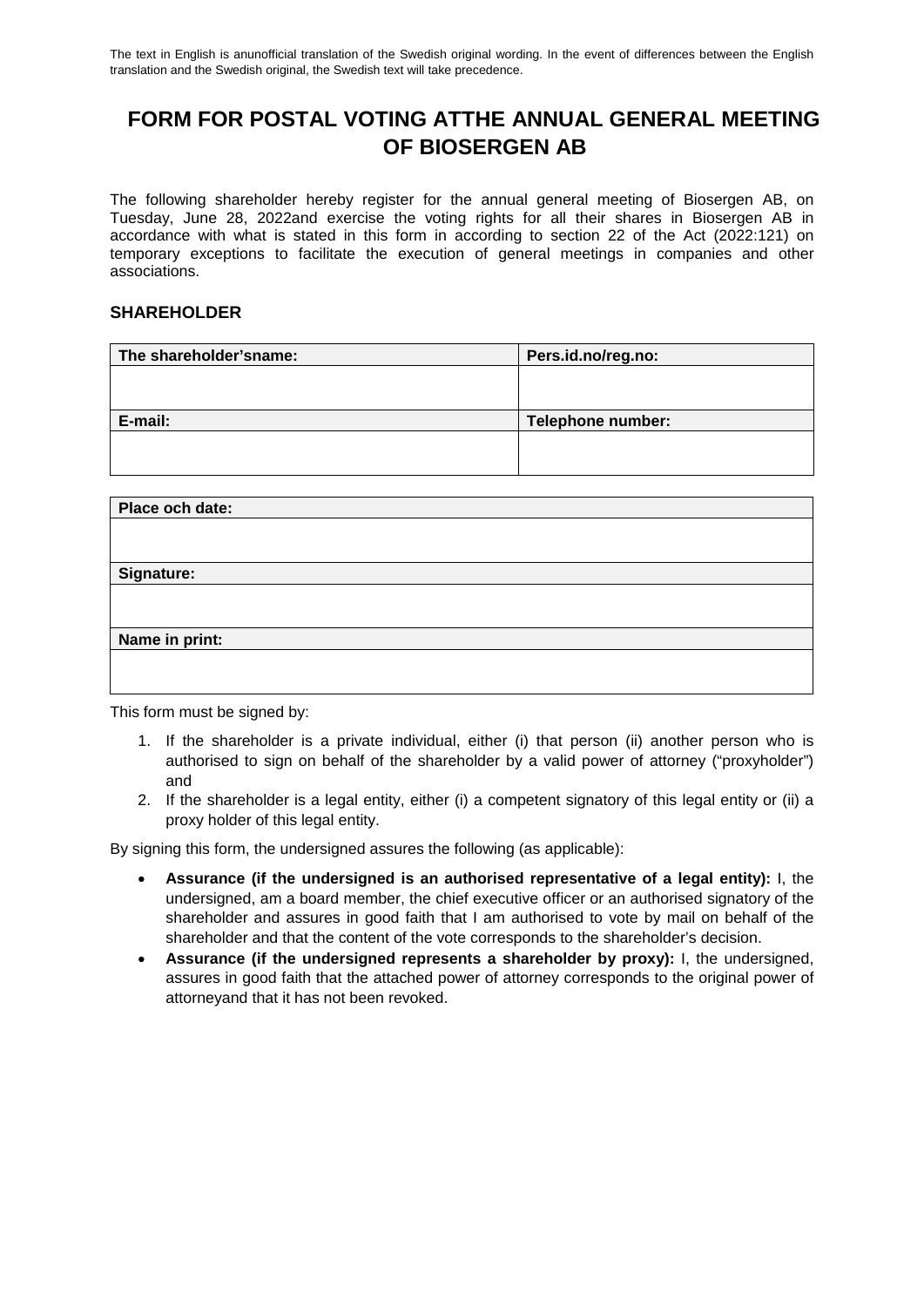### **TERMS AND CONDITIONS FOR POSTAL VOTING**

Do this to postal vote:

- Fill in the shareholder's information and sign the form
- Mark the answers on the ballot on the following page of this form
- Send thecompleted form, in original or as a scanned copy, to [Jakob.Josefsson@lindahl.seo](mailto:Jakob.Josefsson@lindahl.se)r to Advokatfirman Lindahl KB, att. Jakob Josefsson, Box 5898, 102 40 Stockholm, Sweden, so that it is received by the company no later thanMonday, June 27, 2022.

In order for the postal vote to be valid, the completed and signed original or scanned copy of this page and the ballot on the following page in this postal voting form, along with any authorisation documents (*e.g*. registration certificate and power of attorney for a legal entity), must be received by Advokatfirman Lindahl KB, att. Jakob Josefsson, Box 5898, 102 40 Stockholm, Sweden or electronically to e-mail address [Jakob.Josefsson@lindahl.se,](mailto:Jakob.Josefsson@lindahl.se) no later than Monday, June 27, 2022.

Please note that anyone wishing to exercise their voting right through this postal voting form must be recorded in the share register maintained by Euroclear Sweden AB as of Friday, June 17, 2022.A shareholder whose shares are registered in the name of a nominee must, in addition to giving notice of participation in the general meeting by submitting its postal vote, register its shares in its own name so that the shareholder is listed in the presentation of the share register as of the record date. Such registration may be temporary (so-called voting rights registration) and request for such voting rights registration shall be made to the nominee, in accordance with the nominee's routines, at such time in advance as decided by the nominee. Voting rights registration that have been made by the nominee no later than Tuesday, June 21, 2022will be taken into account in the presentation of the share register.

#### **Possible answers**

On the ballot on the following page in this form, the shareholder can declare how he or she wishes to vote on matters that are included in the proposed agenda in the notice convening the general meeting. The notice contains resolutions for some of the matters in the proposed agenda. The possible answers:

- "Yes" means, where applicable, that the shareholder votes yes to the proposed resolution that is included in the notice.
- "No" means, where applicable, that the shareholder votes no to the proposed resolution that is included in the notice.

If no possible answer regarding a certain matted is marked, the shareholder abstains from voting in that matter.

Resolutions in a matter shall be postponed to a continued general meeting if owners of at least one tenth of all shares in the company vote in favor of a matter being postponed. The board of directors shall then determine a time for the continued general meeting in compliance with the time limit that applies to certain matters in accordance to Chapter 7, Section 14, second paragraph, of the Swedish Companies Act.

#### **Validity of the form**

If the shareholder has provided the form with special instructions or conditions, or changed or made additions in the printed text, the vote (*i.e.* the postal vote in its entirety is invalid. Only one form per shareholder will be considered. If more than one form is submitted, only the most recently dated form will be considered. If two forms have the same dating, only the form most recently received by the company will be considered. Incomplete or incorrectly completed forms may be disregarded. Shareholders can revoke a postal vote by written notice to the company at the above address.

#### **Other information**

For complete proposals for resolutions and other documents in accordance with the Swedish Companies Act, please see the notice and the company's website. For information on how your personal data is processed, please refer to the privacy policy available on Euroclear's website, www.euroclear.com/dam/ESw/Legal/Privacy-notice-bolagsstammor-engelska.pdf.